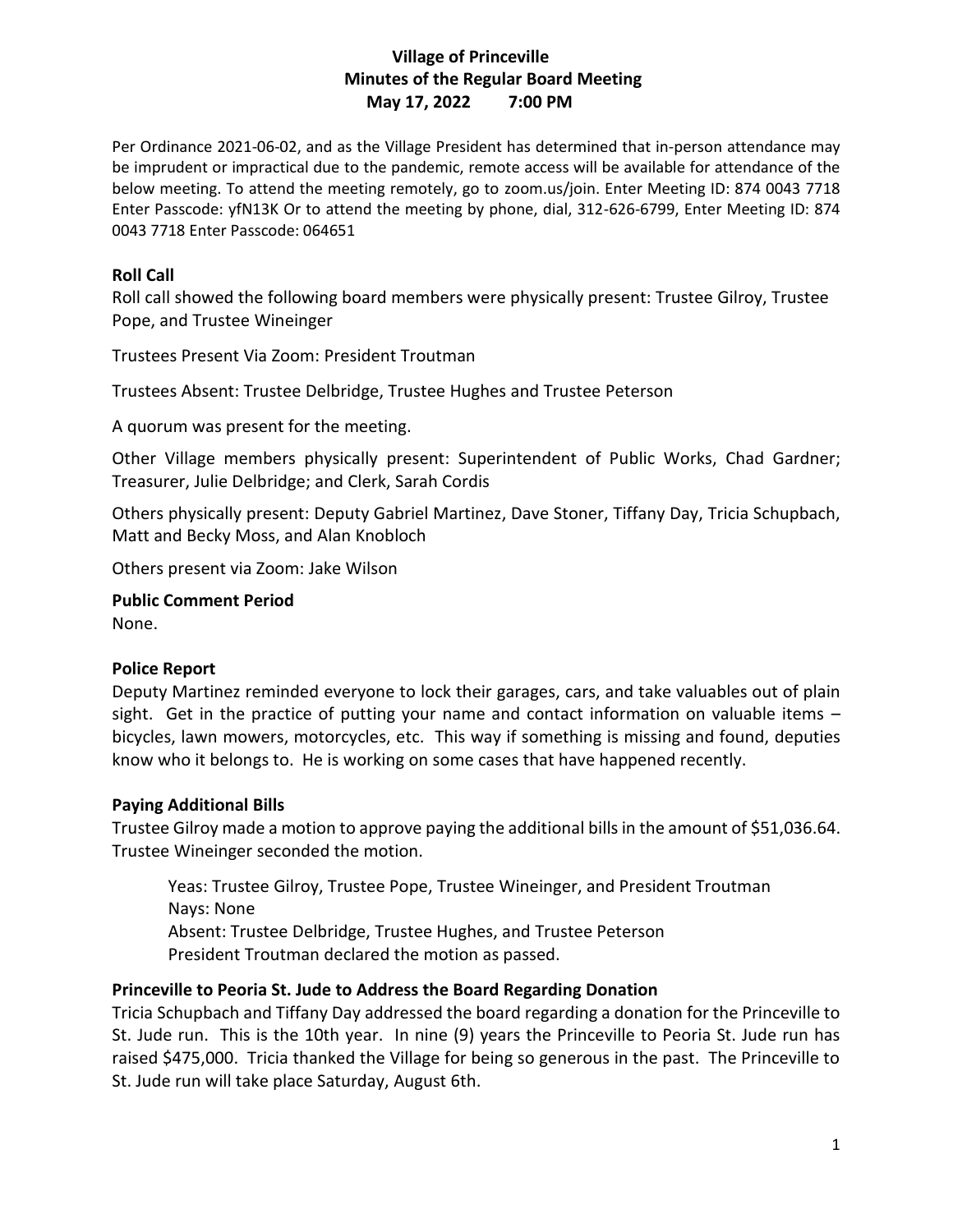Trustee Gilroy made a motion to approve a Princeville to Peoria St. Jude donation in the amount of \$1,000.00, Platinum Sponsor. Trustee Pope seconded the motion.

Yeas: Trustee Gilroy, Trustee Pope, Trustee Wineinger, and President Troutman Nays: None Absent: Trustee Delbridge, Trustee Hughes, and Trustee Peterson President Troutman declared the motion as passed.

**Consider and Vote to Approve Building Permit to Install 32-Foot Section of 6-Foot Privacy Fence on South Edge of the SE Corner of Lot at 205 West Douglas Street**  President Troutman said that the zoning committee met and approved the variance request regarding a building permit for 205 West Douglas Street.

Trustee Gilroy made a motion to approve a building permit to install a 32-Foot Section of 6-Foot Privacy Fence on the South Edge of the SE Corner of Lot at 205 West Douglas Street. Trustee Wineinger seconded the motion.

Yeas: Trustee Gilroy, Trustee Pope, Trustee Wineinger, and President Troutman Nays: None Absent: Trustee Delbridge, Trustee Hughes, and Trustee Peterson President Troutman declared the motion as passed.

#### **Dave Stoner to Address the Board Regarding Connecting to Village Water**

Dave Stoner and Alan Knobloch addressed the board regarding connecting to Village water. Dave said there is a 720-foot well that was drilled in 1988. It has plenty of water in it, but the Stoners and Knoblochs do have water treatments in their home to remove any contaminants. Over time, contaminants have built up around the pump, lowering the capacity of the water. A well driller has looked at the issue, which can be done, but would be expensive, and this same issue would happen years down the road.

Their neighbor, Mr. Joe House, is on Village water. A Village water line runs to his house.

There is currently a PVC pipe that runs between the Stoners, Knoblochs, and Houses, as those three (3) homes were originally all on the well. The well and original pipeline were owned by those three residences. They had a legal agreement, including easements. The Village line runs to the House residence. Mr. House requested to be on Village water due to growing his pumpkins. There is a shut-off from that water line to the existing PVC pipe that runs to the Knobloch and Stoner residences. Since the Houses are on Village water, the Stoners and Knoblochs now have an agreement regarding the existing PVC water line.

Dave Stoner asked if the Village line that runs to the House residence could be connected to the existing PVC line, and provide Village water to the Stoners and Knoblochs. Mr. Stoner suggested connecting to the existing water line. Stoners and Knoblochs are willing to spend the money and have the plumbing put in and take on the expense of the water meters. They would have an agreement drawn up stating that it would be their responsibility, not the Village's, to maintain the water line and protect themselves in the case of property sales. They would do any maintenance to the line that would need to be done.

Dave stated that once the Village water was connected to both residences, the well would be disconnected so there would be no chance of water coming back into the system.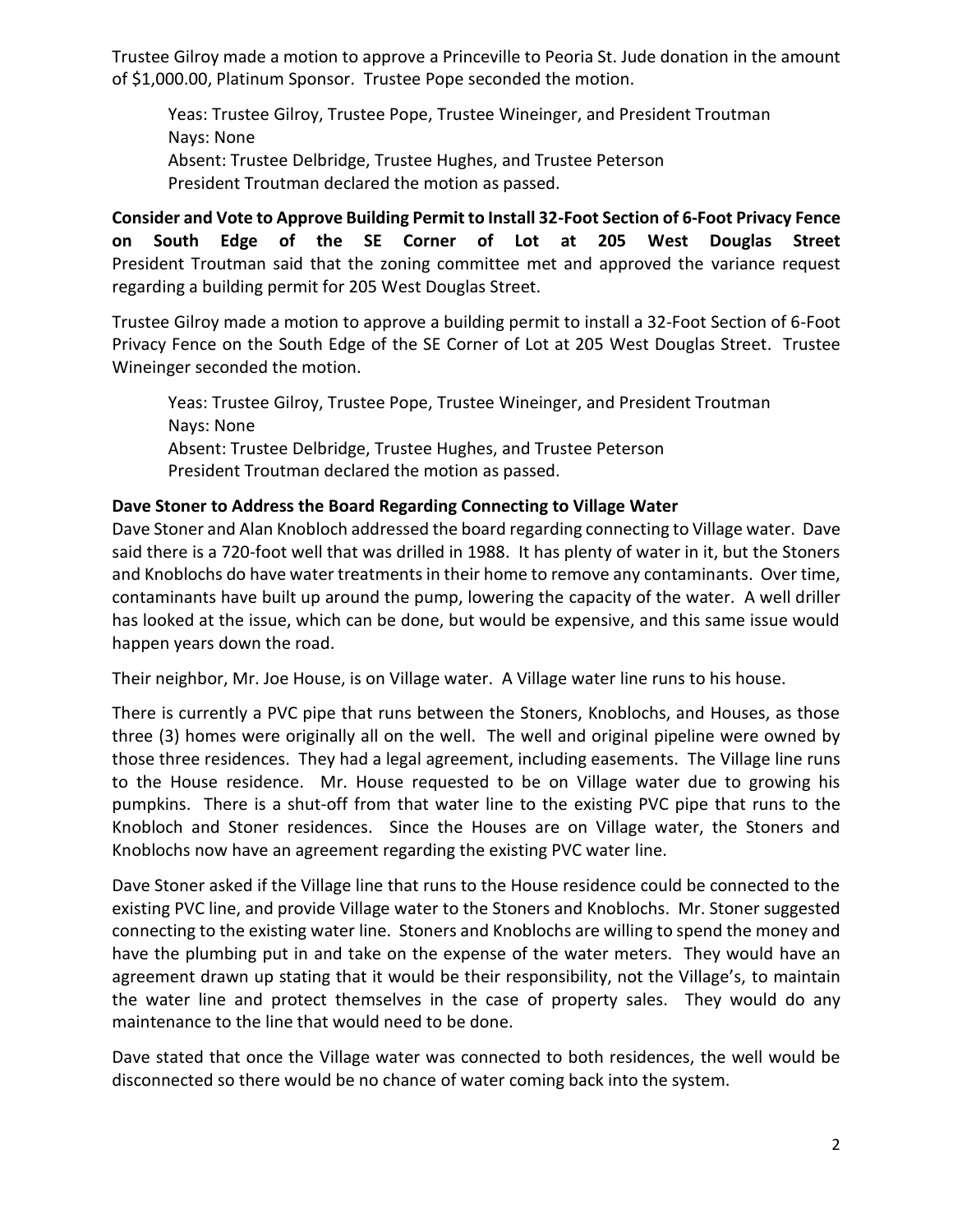There are no concerns regarding this from Superintendent Gardner. Superintendent Gardner did suggest that, if approved, and they are connected to Village water, that they flush their water line every few years. Alan Knobloch has an outdoor hydrant installed, and this would not be a problem.

The Knobloch residence is within Village limits. The Stoner residence is in Peoria County. The Knoblochs would receive the in-town rate, and would only pay for water with no other fees. The Stoners would pay the out-of-town rate.

Dave has talked to Fred Boland, and he can install the meters in the basement.

Dave and Alan want to make this as easy on the Village as possible.

President Troutman said that if Superintendent Gardner is ok with this, he is ok with it. President Troutman said the Village would need to make a motion to have the attorney work on creating an ordinance for this work. In the meantime, the Stoners and Knoblochs can start work, as their current water situation is less than ideal.

Trustee Gilroy made a motion to have the Village attorney, Scott Bruton, create an ordinance for the Stoners and Knoblochs to connect to the Village of Princeville water system. Trustee Pope seconded the motion.

Yeas: Trustee Gilroy, Trustee Pope, Trustee Wineinger, and President Troutman Nays: None Absent: Trustee Delbridge, Trustee Hughes, and Trustee Peterson President Troutman declared the motion as passed.

#### **Jake Wilson to Address the Board Regarding 615 North Veterans Drive**

Jake Wilson addressed the board, asking for their \$5,000 reimbursement for their home at 615 North Veterans Drive.

President Troutman asked if they have moved in yet. Jake said no, they are not living in the home yet.

President Troutman said that in order to issue a reimbursement check, there needs to be a completed certificate of occupancy, and proceed from there.

Jake thought the sales contract said they would receive it if it was 75% complete.

President Troutman will check with Adam Merrick's team to ask about the language in the contract.

Joey Sarnes will need to sign the certificate of completion.

### **Discuss and Consider Creating an Intergovernmental Agreement with the Village of Brimfield Regarding Golf Carts, UTVs and ATVs**

President Troutman said that Trustee Delbridge talked about this at the last meeting. There was interest in permitting anyone who has a Brimfield golf cart/UTV/ATV sticker to ride their vehicle in Princeville, and similarly permitting anyone with a Princeville golf cart/UTV/ATV sticker to ride in Brimfield.

President Troutman would like to table this item until he talks to attorney Scott Brunton to make sure there are not any legal issues.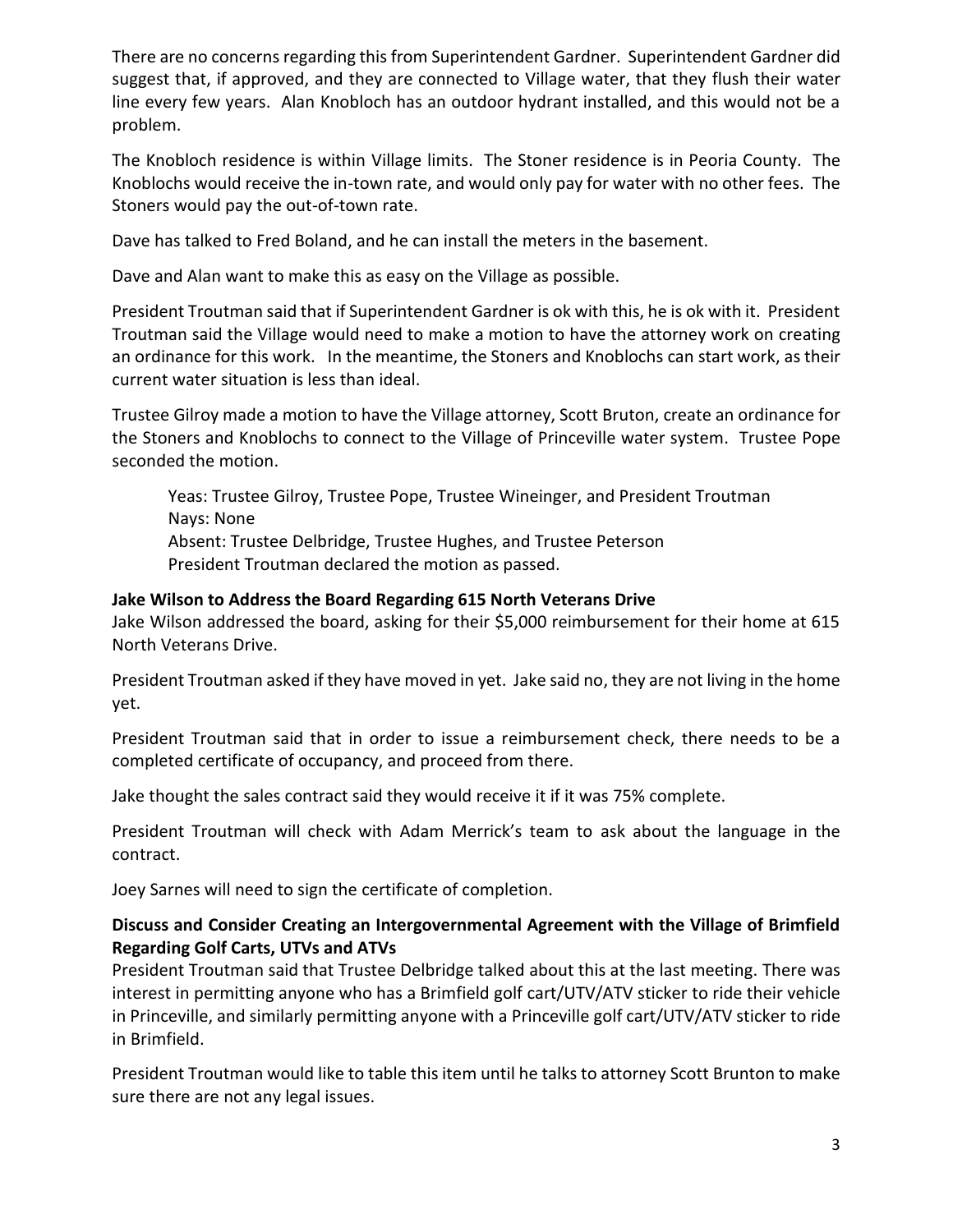Trustee Gilroy made a motion to have the Village attorney create an inter-governmental agreement with the Village of Brimfield, and other adjacent communities who may be interested, regarding golf carts, UTVs and ATVs. Trustee Wineinger seconded the motion.

Yeas: Trustee Gilroy, Trustee Pope, Trustee Wineinger, and President Troutman Nays: None Absent: Trustee Delbridge, Trustee Hughes, and Trustee Peterson President Troutman declared the motion as passed.

The Sheriff's department is responsible for looking/checking for stickers.

# **Committee Reports**

**TIF Committee** – President Troutman said the TIF committee met tonight. There was no quorum present. Steve Kline was present and talked about TIF options – extending a TIF or adding another TIF. He is going to look at numbers and get back to President Troutman.

They also discussed the Village paint/beautification program. Steve gave Julie a sample contract. This would be available for those who live within the TIF district (same eligible amounts for applicants – equal available funds). The program would include more than paint, including many exterior beautification projects. These could be reviewed on a case-by-case basis, so Steve suggested not doing an inter-governmental agreement each time someone applies. President Troutman feels like we are moving in the right direction.

# **Any Action Regarding Committee Reports**

Steve Kline will try to have paperwork and contracts ready for the next meeting.

# **Past Due Water Bill Review**

The past due water bill was reviewed.

# **Building Permits**

- 429 East Main Street Construct a 10' x 12' aluminum pergola in rear yard
- 21330 North Town Ave. Install a 20' x 40' underground pool depth 3'-6' Ft.

Joey Sarnes will meet with the School District tomorrow about applying for a building permit

### **Report from the Superintendent of Public Works**

- Pool Joey started filling the big pool.
	- o Slab-jackers talked to him last week. Superintendent Gardner is going to ask them to do the worst of the areas, and has \$8,000 - \$10,000 available for this.
	- o For some of the other cracks, he suggested using rubber mats to put over the cracks. (Mats are 4-ft wide, 3/8" thick)
	- o Pumps are installed
	- o Duckworth fixed the office electrical.
- Hilary (pool manager) plans to host a pool workday cleaning, review the maintenance list, etc.
- Re-roofing the gazebo.
- Aten Acres C & G Concrete will do the curb work to sign and move forward on that.
- Water plant membranes installed next Wednesday.
- Doing mulching and maintenance in parks.